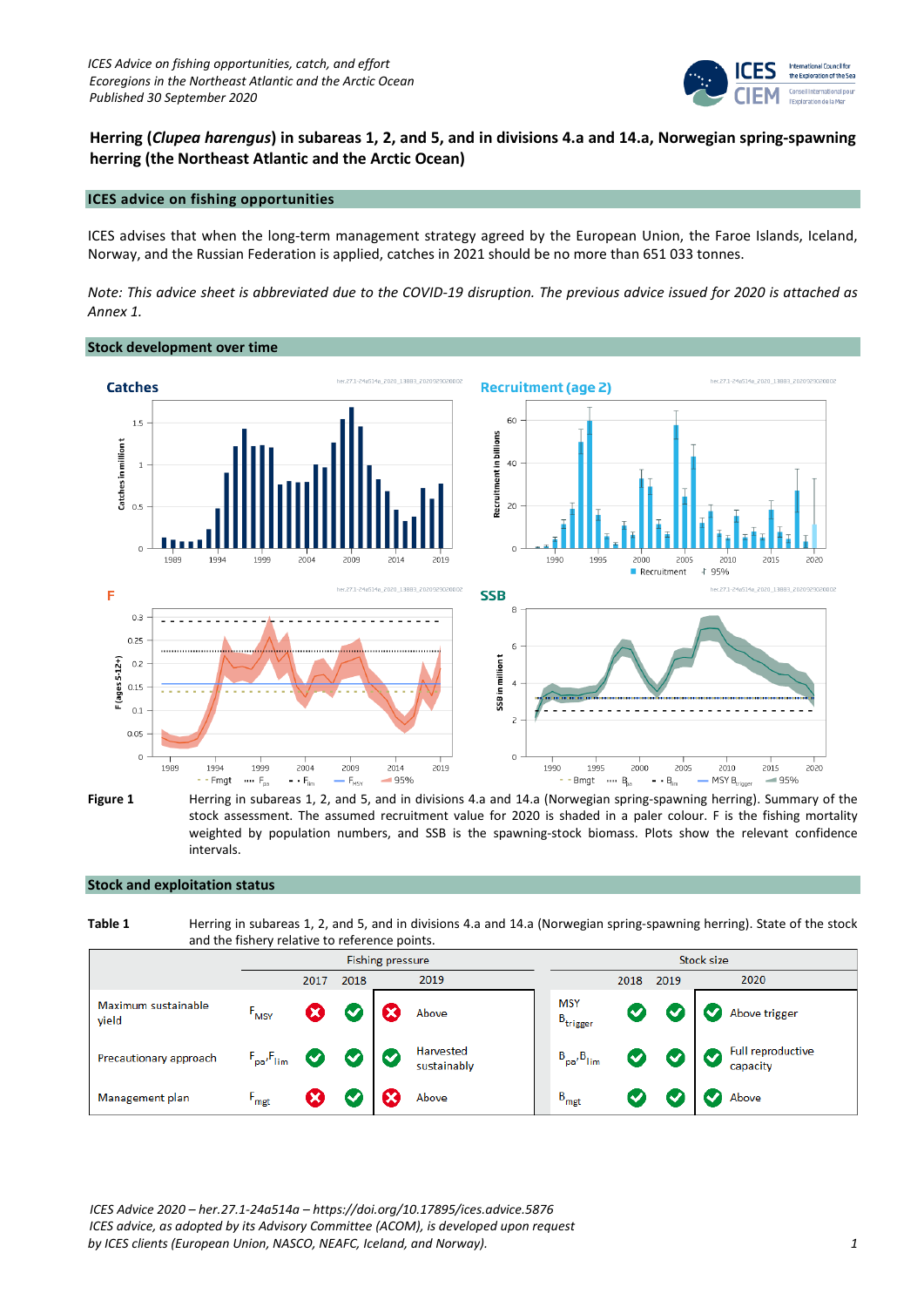#### **Catch scenarios**

**Table 2** Herring in subareas 1, 2, and 5, and in divisions 4.a and 14.a (Norwegian spring-spawning herring). The basis for the catch scenarios.

| Variable                      | Value            | <b>Notes</b>                                               |
|-------------------------------|------------------|------------------------------------------------------------|
| $F_{\text{ages }5-12+}(2020)$ | 0.187            | Based on ICES assumed catches in 2020                      |
| SSB (2021)                    | 3 504 683 tonnes | From the assessment model                                  |
| $R_{\text{age 2}}$ (2020)     | 11.255 billion   | Median stochastic recruitment based on the years 1988–2019 |
| $R_{\text{age 2}}(2021)$      | 11.255 billion   | Median stochastic recruitment based on the years 1988–2019 |
| Catch (2020)                  | 693 915 tonnes   | Sum of the declared national quotas                        |

**Table 3** Herring in subareas 1, 2, and 5, and in divisions 4.a and 14.a (Norwegian spring-spawning herring). Annual catch scenarios. All weights are in tonnes.

| <b>Basis</b>             | <b>Total catch</b><br>(2021) | F<br>(2021) | <b>SSB</b><br>(2022) | % SSB change * | % Catch change ** | % Advice change<br>*** |  |
|--------------------------|------------------------------|-------------|----------------------|----------------|-------------------|------------------------|--|
| <b>ICES</b> advice basis |                              |             |                      |                |                   |                        |  |
| Agreed                   |                              |             |                      |                |                   |                        |  |
| management               | 651033                       | 0.14        | 3683236              | 5              | -6                | 24                     |  |
| strategy ^               |                              |             |                      |                |                   |                        |  |
| Other scenarios          |                              |             |                      |                |                   |                        |  |
| MSY approach:            | 722964                       | 0.157       | 3623608              | 3              | 4                 | 38                     |  |
| F <sub>MSY</sub>         |                              |             |                      |                |                   |                        |  |
| $F = 0$                  | 0                            | 0           | 4225988              | 21             | $-100$            | $-100$                 |  |
| $F_{pa}$                 | 1004581                      | 0.227       | 3390898              | $-3$           | 45                | 91                     |  |
| $F_{\text{lim}}$         | 1242950                      | 0.291       | 3194919              | $-9$           | 79                | 136                    |  |
| $SSB (2022) = B_{lim}$   | 2099298                      | 0.568       | 2500000              | $-29$          | 203               | 299                    |  |
| SSB (2022) = $B_{pa}$    | 1256299                      | 0.295       | 3184000              | -9             | 81                | 139                    |  |
| $=$ MSY $B_{trigger}$    |                              |             |                      |                |                   |                        |  |
| $F = F_{2020}$           | 846569                       | 0.187       | 3521321              | 0.5            | 22                | 64                     |  |

\* SSB 2022 relative to SSB 2021.

\*\* Catch in 2021 relative to ICES estimated catch in 2020 (693 915 tonnes).

\*\*\* Advice value 2021 relative to advice value 2020 (525 594 tonnes).

^ According to the harvest control rule in the management strategy F (2021) = F<sub>mgt</sub> = 0.14, since the SSB is forecasted to be above B<sub>trigger</sub> on 1 January 2021.

The advice for 2021 is 24% higher than that for 2020 due to an upward revision in the 2016 year class, which contributes more to the catches in 2021.

# **Quality of the assessment**



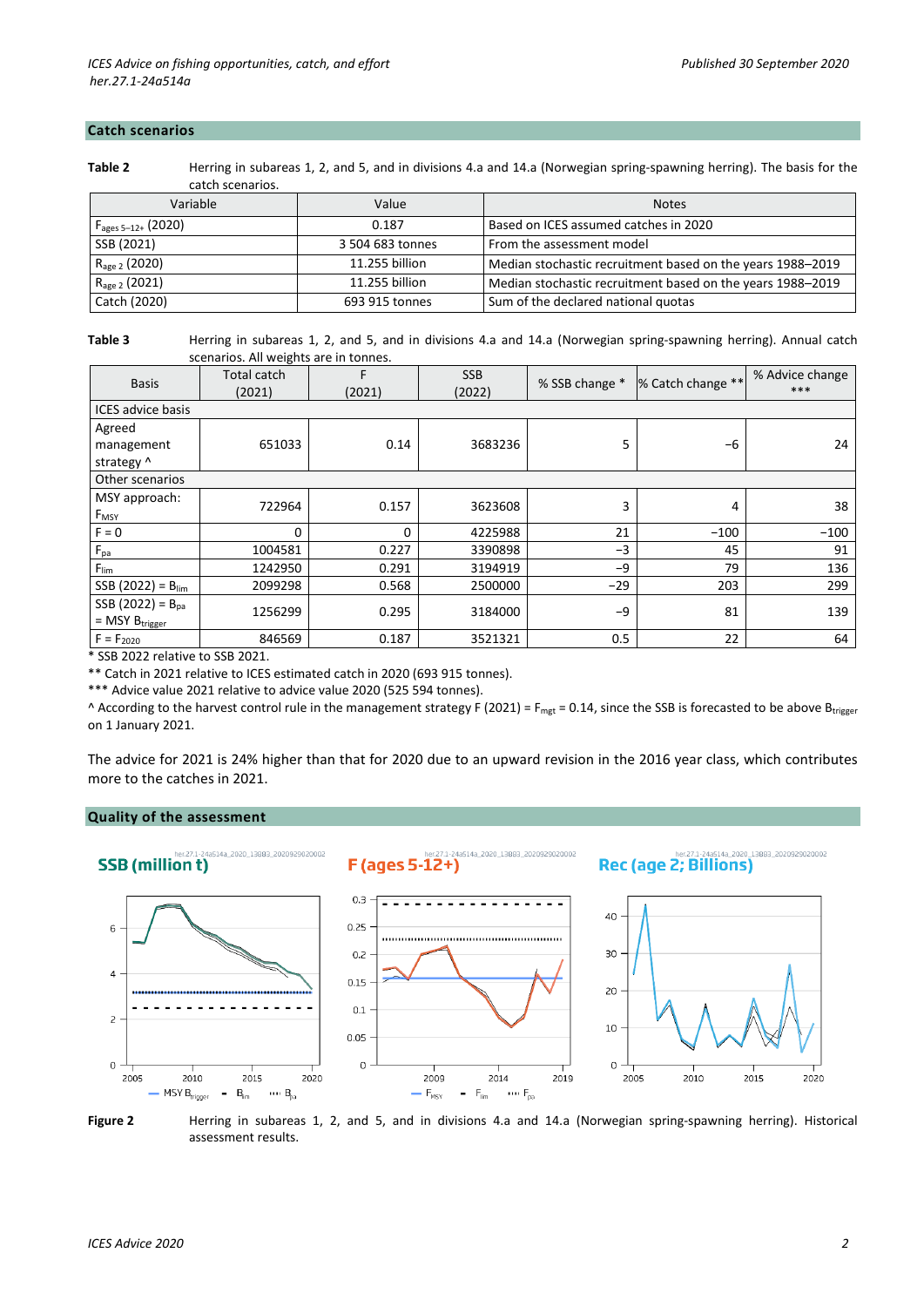# **History of the advice, catch, and management**

**Table 4** Herring in subareas 1, 2, and 5, and in divisions 4.a and 14.a (Norwegian spring-spawning herring). ICES advice and landings. All weights are in tonnes.

| Year | <b>ICES</b> advice                                                                                     | Predicted catch<br>corresp. to advice | Sum of agreed quotas | <b>ICES</b> catch |  |
|------|--------------------------------------------------------------------------------------------------------|---------------------------------------|----------------------|-------------------|--|
| 1987 | <b>TAC</b>                                                                                             | 150000                                | 115000               | 127306            |  |
| 1988 | <b>TAC</b>                                                                                             | 120000-150000                         | 120000               | 135301            |  |
| 1989 | <b>TAC</b>                                                                                             | 100000                                | 100000               | 103830            |  |
| 1990 | <b>TAC</b>                                                                                             | 80000                                 | 80000                | 86411             |  |
| 1991 | No fishing from a biological point of view                                                             | 0                                     | 76000                | 84683             |  |
| 1992 | No fishing from a biological point of view                                                             | 0                                     | 98000                | 104448            |  |
| 1993 | No increase in F                                                                                       | 119000                                | 200000               | 232457            |  |
| 1994 | Gradual increase in F towards F <sub>0.1</sub> ; TAC suggested                                         | 334000                                | 450000               | 479228            |  |
| 1995 | No increase in F                                                                                       | 513000                                | 900000 *             | 905501            |  |
| 1996 | Keep SSB above 2.5 million tonnes                                                                      |                                       | 1425000 *            | 1220283           |  |
| 1997 | Keep SSB above 2.5 million tonnes                                                                      |                                       | 1500000              | 1426507           |  |
| 1998 | Do not exceed the harvest control rule                                                                 |                                       | 1300000              | 1223131           |  |
| 1999 | Do not exceed the harvest control rule                                                                 | 1263000                               | 1300000              | 1235433           |  |
| 2000 | Do not exceed the harvest control rule                                                                 | $\leq 1500000$                        | 1250000              | 1207201           |  |
| 2001 | Do not exceed the harvest control rule                                                                 | 753000                                | 850000               | 766136            |  |
| 2002 | Do not exceed the harvest control rule                                                                 | 853000                                | 850000               | 807795            |  |
| 2003 | Do not exceed the harvest control rule                                                                 | 710000                                | 711000 *             | 789510            |  |
| 2004 | Do not exceed the harvest control rule                                                                 | 825000                                | 825000 *             | 794066            |  |
| 2005 | Do not exceed the harvest control rule                                                                 | 890000                                | 1000000 *            | 1003243           |  |
| 2006 | Do not exceed the harvest control rule                                                                 | 732000                                | 967000 *             | 968958            |  |
| 2007 | Do not exceed the harvest control rule                                                                 | 1280000                               | 1280000              | 1266993           |  |
| 2008 | Do not exceed the harvest control rule                                                                 | 1518000                               | 1518000              | 1545656           |  |
| 2009 | Do not exceed the harvest control rule                                                                 | 1643000                               | 1643000              | 1687371           |  |
| 2010 | Do not exceed the harvest control rule                                                                 | 1483000                               | 1483000              | 1457015           |  |
| 2011 | See scenarios in the 2010 advice                                                                       | 988000-1170000                        | 988000               | 992997            |  |
| 2012 | Follow the management plan                                                                             | 833000                                | 833000               | 826000            |  |
| 2013 | Follow the management plan                                                                             | 619000                                | 692000 *             | 684743            |  |
| 2014 | Follow the management plan                                                                             | 418487                                | 436893 *             | 461306            |  |
| 2015 | Follow the management plan                                                                             | 283013                                | 328206 *             | 328740            |  |
| 2016 | Follow the management plan                                                                             | ≤ 316876                              | 376612 *             | 383174            |  |
| 2017 | Follow the management plan                                                                             | ≤437364 **                            | 805142 *             | 721566            |  |
| 2018 | Follow the management plan                                                                             | $\leq$ 384197                         | 546448 *             | 592899            |  |
| 2019 | Follow the management strategy, $F_{\text{mgt}} = 0.14$ and<br>$B_{\text{mgt}}$ = 3.184 million t      | ≤ 588562                              | 773750 *             | 777165            |  |
| 2020 | Follow the management strategy, $F_{\text{mgt}} = 0.14$ and<br>$B_{\text{mgt}}$ = 3.184 million tonnes | $\leq 525594$                         | 693915 *             |                   |  |
| 2021 | Follow the management strategy, $F_{\text{mgt}} = 0.14$ and<br>$B_{\text{mgt}}$ = 3.184 million tonnes | $\leq 651033$                         |                      |                   |  |

\* There was no agreement on the TAC; the number is the sum of autonomous quotas from the individual parties.

\*\* Value corrected in October 2017 (previously 646 075 tonnes).

**Table 5** Herring in subareas 1, 2, and 5, and in divisions 4.a and 14.a (Norwegian spring-spawning herring). Catches inside and outside the NEAFC Regulatory Area (RA), as estimated by ICES, as well as total landings. Weights are in tonnes.

| Year | Inside the NEAFC RA | Outside the NEAFC RA | Total catches | Percentage inside the NEAFC RA |
|------|---------------------|----------------------|---------------|--------------------------------|
| 2019 | 281092              | 496073               | 777165        | 36                             |